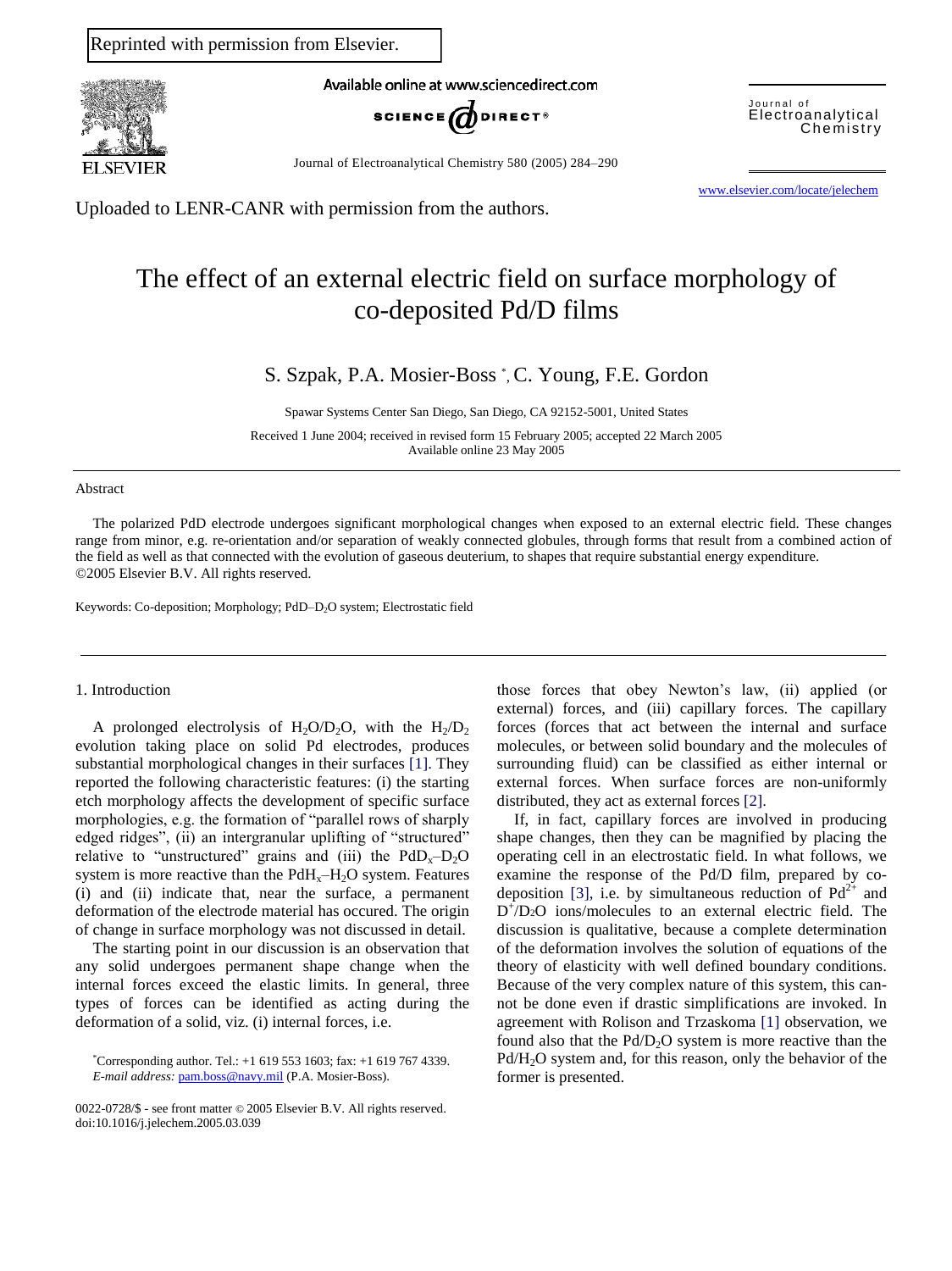#### 2. Experimental

In an attempt to confirm the premise that surface forces initiate and, to a degree, govern the evolution of new structures during the electrolysis of  $D_2O$ , we followed the experimental protocol as described in Section 2.1.

#### 2.1. Experimental protocol

An operating  $PdD/D<sub>2</sub>O$ , 0.3 M LiCl//Pt cell was placed in an electrostatic field generated by a parallel plate capacitor where the field strength was maintained and controlled by setting the potential difference at a specified level. The cell geometry is shown in Fig. 1. The PdD electrode was prepared by the Pd electrodeposition onto an Au foil from a solution of 0.03 M PdCl<sub>2</sub> + 0.3 M LiCl dissolved in D<sub>2</sub>O. The electrodeposition was under galvanostatic control with the current



Fig. 1. Electrochemical cell. A–Au foil, B–copper plate (volume of electric field grater than volume of electrolyte).

density profile as follows:  $1.0 \text{ mAcm}^2$  for 8 h, 3 mA cm- $^2$  for 8 h and at 5.0 mA cm<sup>-2</sup> until all  $Pd^{2+}$  ions were reduced, i.e. when, by visual inspection, the solution becomes colorless. Upon completion of the Pd deposition, the cell current was increased to a value needed to maintain a visible gas evolution (usually  $30-50$  mA cm<sup>-2</sup>) for the next  $2-3$  h followed by the cell placement in an electric field (2500–  $3000 \text{ V cm}^{-1}$ ) with the cell current increased to about 100 mA  $\text{cm}^2$  for the next 48 h or longer. It is noteworthy that, after the co-deposition is completed, the cauliflower structure [4] is not affected by the applied current density. However, during the co-deposition low current densities are required to prevent the formation of powdery deposits.

# 3. Effect of an electric field

The variety of forms/structures resulting from the exposure to an electrostatic field (vide infra) strongly suggest that they arise from the co-operative and/or competitive interaction between cell components, relevant processes and their driving forces. Thus, to provide a rational interpretation one must: (i) consider the interaction of the field with the system and, in particular, with a conductor, liquid dielectric and the relationship between the surface forces and the bulk response (background information), (ii) define the system and its initial conditions (i.e. conditions just before the cell placement in an electric field), (iii) examine the effect of the field on the operation of individual components of the electrochemical cell.

# 3.1. Background information

To facilitate the identification of the dominant processes responsible for the change in both the surface morphology and the bulk structure, we review the interactions between the electrostatic field and the elements of an operating electrochemical cell. In particular, we include thermodynamic considerations, interactions with conductors, liquid dielectrics and the laws governing the bulk response to the surface forces.

# 3.1.1. Thermodynamic considerations

The energy transferred into molecules by stationary electric fields of less than  $10^4$  V cm<sup>-1</sup> is small compared with the energies of chemical bonds. Consequently, from a thermodynamic point of view, the electric field is regarded as a new variable [5,6]. Its effect is included in the  $\Sigma_i l_i \delta L_i$ term of the infinitesimal change in the internal energy

$$
\delta U = T \delta S + \Sigma_i l_i \delta L_i + \Sigma_j \mu_j \delta n_j \tag{1}
$$

where  $l_i$  and  $L_i$  are the work coefficients and work coordinates (other symbols have their usual meaning). In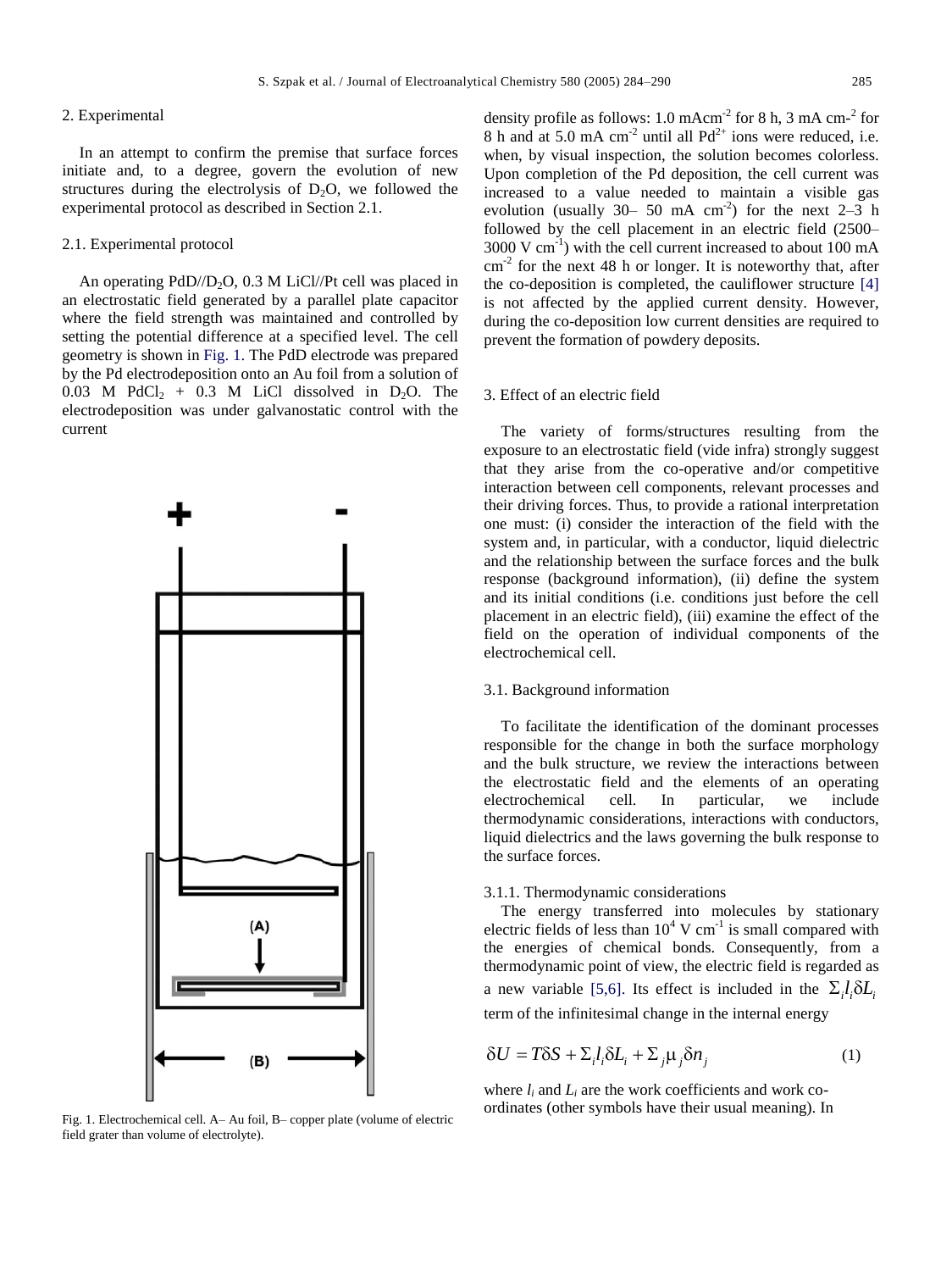the electrolyte phase, this term reads: -*p*δ*V*+**E**δ(**P***V*), where the work coefficient is the electric field strength **E**, and the conjugate work co-ordinate, **P***V*, is the product of the electric polarization, **P**, and volume *V*, while for the electrified interphase additional terms must be added. An extensive treatment of the thermodynamics of electrified interfaces can be found in [7] and references therein.

The thermodynamics of a solid system is analogous to that of a liquid with 6 quantities,  $V_0 \varepsilon_i$ , replacing volume, *V* (the quantity,  $V_0 \varepsilon_i$  is a product of reference volume and the strain component; the associate intensive parameter is the stress component). Thus, the fundamental equation of a solid system is  $U = U(S, V_0 \varepsilon_i, \ldots, V_0 \varepsilon_6, n_i)$ . In particular, internal forces are associated with the strain just as the pressure is associated with the volume in a liquid system [5].

### 3.1.2. Conductors

Of interest here are the following effects: (a) introduction of an uncharged conductor into the field reduces the total energy of the field, (b) an uncharged conductor located outside the field is attracted towards the field, (c) a conductor, charged or uncharged, when placed in an electric field, cannot remain in stable equilibrium and  $(d)$  a "negative" force" acts on the surface of a conductor  $[2, pp. 7, 31]$ . Consequently, if this conductor is constrained then it will suffer shape change, either reversible or permanent, depending upon the conditions at the surface and the time interval involved.

#### 3.1.3. Liquid dielectric

While a conductor, when placed in an electric field always suffers "negative pressure", a dielectric may either expand or contract, i.e. it may experience either negative or positive pressure. For the detailed discussion consult [2, p. 54].

3.1.4. Forces acting on the contact surface: shape change

The relationship between the surface forces and the bulk response (the Gauss theorem) is given by

$$
\int \operatorname{div} \mathbf{A} \, d\tau = \oint A_n \, d\sigma,\tag{2}
$$

where the div operator derives a vector from tensor. The left side term is the algebraic sum of all sources/sinks continuously distributed over the volume element. The right side defines the outflow, if positive and the inflow, if negative. Eq. (2) indicates that forces acting on any finite volume in a body can be reduced to forces applied to the surface of that volume and vice versa [8]. Consequently, it follows that the shape change at constant volume is associated with material motion due to internal forces acting on the surface. Thus, the deformation will be determined by the distribution of surface forces, while the rate of deformation by their magnitude.

However, internal stresses can be present without the presence of external loads, e.g. due to inhomogeneities, imperfections, etc, a likely situation in co-deposited films and the continuous evolution of deuterium. Thus, the change in shape and the degree of deformation depends on the distribution of the surface forces and indirectly through structural changes caused by these forces or other reactions.

#### 3.2. The Pd/D–D2O system: initial conditions

An operating cell is viewed as a system consisting of three subsystems, viz. the electrolyte, the interphase and the bulk Pd/D. The interphase itself is an assembly of nonautonomous layers defined by van Rysselberghe [9]. The electrolyte, an ionic conductor, is treated as a dielectric with added extraneous charges (positive and negative ions). The Pd/D system is considered a conductor containing, in addition to free electrons also mobile positive particles, the  $D^+$  species.

Just before the application of an external electric field all intensive state variables were constant in time, i.e. all irreversible processes inside the system occur continuously (there is a continuous exchange between the system and surroundings). The processes involved are: reduction of  $D^{\dagger}/D_2$ O ions/molecules and evolution of  $D_2$ . The mechanism of these reactions is not important except to say that all operating driving forces remain constant in time.

# 3.3. Effect of electric field

By placing an operating electrochemical cell, a part of the field energy is transferred to the cell. In particular, the electrostatic field affects each individual subsystems, viz. electrolyte, interphase and bulk electrode, in a different way. Moreover, the action may be either direct or indirect; in the latter case, it affects a process which is not directly connected with the presence of the electrical charge.

#### 3.3.1. The electrolyte phase

The electrolyte phase contains mobile positive and negative ions distributed in a manner that assures charge neutrality (except at boundaries). It is known that an ion in contact with water is solvated, which means that the central ion is surrounded by an oppositively charged ionic cloud. When subjected to an external electric field, each ion is acted upon with a net force representing the difference between the accelerating force arising from the applied field and the opposing forces, viz. (i) the electrophoretic contribution associated with the structure of the moving entity (i.e. the central ion is accelerated in one direction while its ionic cloud in another), and (ii) the force connected with the relaxation of the ionic cloud [10].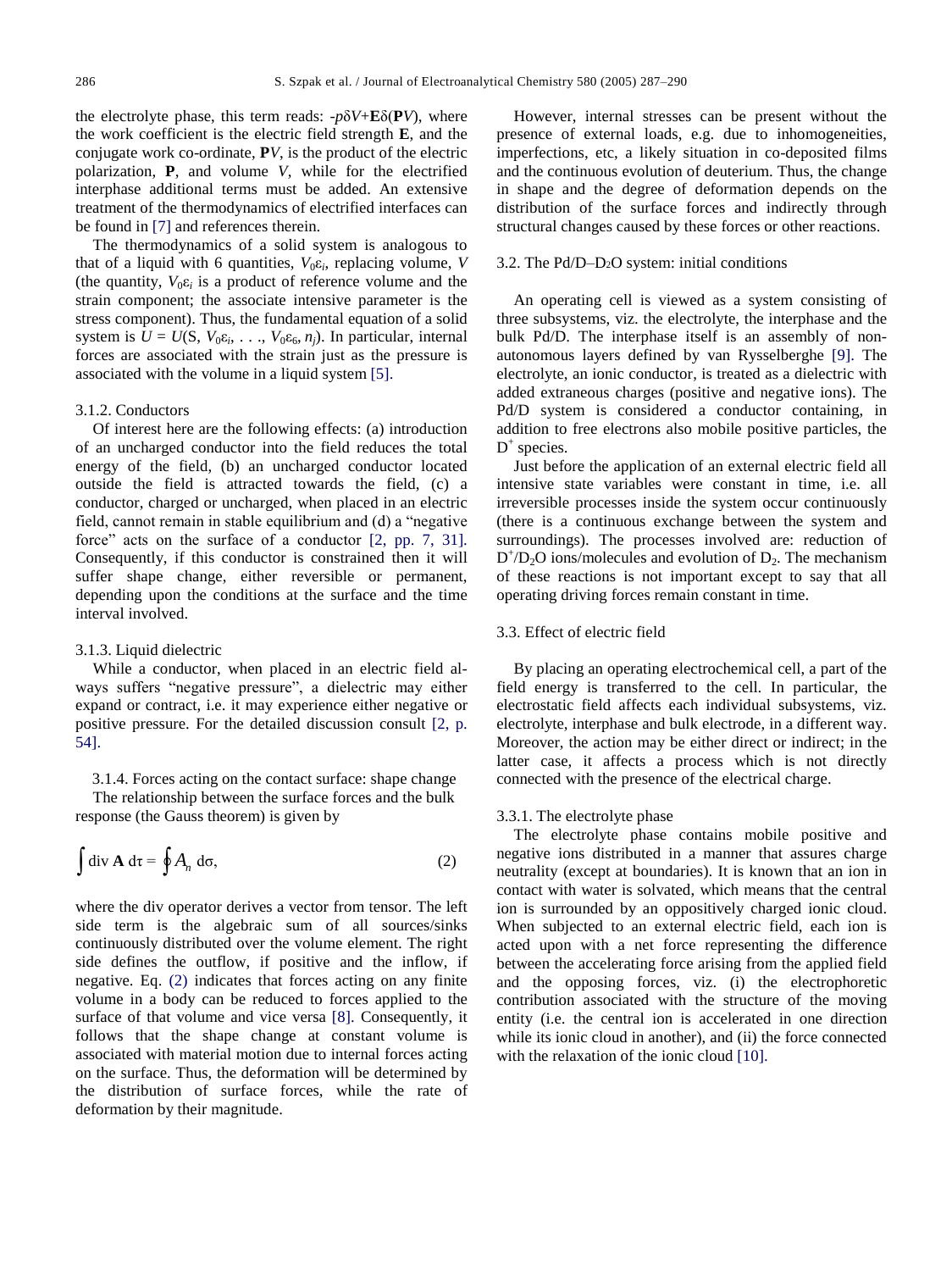## 3.3.2. Interphase

To reiterate, the interphase is an assembly of nonautonomous layers defined by the set of processes:  $D^{\dagger}_{(r)}+e^-_{(r)} \rightarrow D_{(ad)} \rightarrow D_{(ab)} \rightarrow D^{\dagger}_{(l)}+e^-_{(l)} \rightarrow D^{\dagger}_{(m)}$ . The

positive and negative charges present in the interphase (the  $D^{\dagger}$ <sub>(r)</sub>,  $D^{\dagger}$ <sub>(l)</sub>,  $e^{\dagger}$ <sub>(r)</sub>, e<sup> $\dagger$ </sup><sub>(r)</sub> species) are mobile with the degree of mobility depending upon local conditions. When subjected to the applied field, the response is similar to that of the electrolyte phase, i.e. separation and drift of charged particles and an analog to mixing by time/ space dependent adsorption of deuterium.

Evidently, the interaction between the applied field and the forces acting at the surface during the reduction of  $D^+$  ions  $(D<sub>2</sub>O$  molecules) is primarily responsible for the observed changes in surface morphology illustrated in Figs. 3–7. The basis for this conclusion is the Gauss theorem, Eq. (2), and the structure of the interphase arising from the participating processes, inclusive of transport processes [9]. The bulk response arising from the Gauss theorem depends on the degree of change in the internal energy which, in turn, depends on the work of deformation, i.e. on the product of the strain component,  $V_0 \varepsilon$  and its conjugate stress component,  $\sigma$ .

## 3.3.3. Bulk Pd/D

Any charges on a conductor must be located at its surface. Charged mobile species, viz.  $D^+$ , are also present in the bulk Pd/D material. In general, they will not be affected by an external field, since no field can exist there. However, in the present case, they might be affected by the field generated by the flow of cell current, i.e. the electrodiffusion of  $D^+$  might occur.

## 4. Results and interpretation

The application of an external electrostatic field substantially changes the structure of the PdD deposits. This is illustrated in a series of SEM photographs taken from a number of runs. We selected examples of various structures to emphasize the complexity of the system as well as to indicate the impossibility of a quantitative analysis. The selected examples include minor deformation of the original structure shown in Fig. 2, definitive shape change, unusual structures, to a deformation associated with, what appears to be, a catastrophic event.

# 4.1. Reference morphology

In the absence of an external field, the structure of the deposits consists of globules, 3–7 µm in diameter, arranged in short columns, Fig. 2. Each of the individual globules is an aggregate of much smaller, almost spherical units, having diameters in a sub-micron range (micro-globules). The structure is uniform throughout the electrode and does not change with time or with the current density after the completion of co-deposition.

Fig. 2. SEM of co-deposited PdD film.

2876 12.0kV 5.2mm x4.00k SE(U) 8/27/03 10:37



Fig. 3. SEM of the PdD film shortly after exposure to electric field.



Fig. 4. SEM of the PdD film showing separation of globules and "smoothing" of their surface.

 $10.0cm$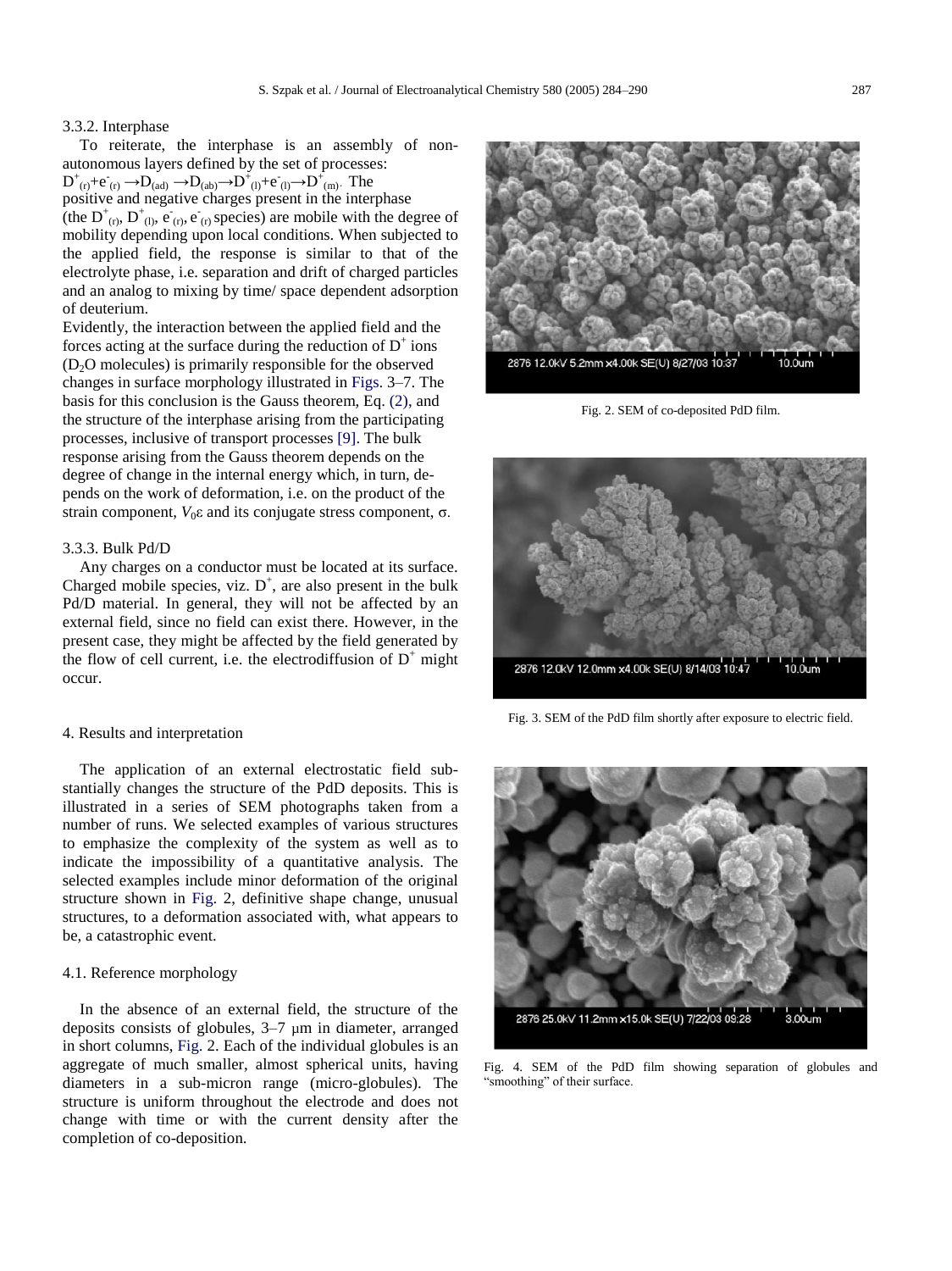

Fig. 5. Formation of branches (fractals) by the free floating microglobules guided by local field.

# 4.2. Re-orientation: globules separation

The first noticeable effect, after placing the cell in an electric field, is the "swelling" of the co-deposited PdD material followed by a displacement toward the negative plate of the capacitor. These visual observations suggest that (i) the swelling arises from an interaction of the constrained porous structure with an external field, (ii) the displacement toward the negative plate indicates weakening of the mechanical constraints and assigns a positive charge to the structural elements of the porous



Fig. 6. Dendritic growth due to the action of the cell current on microglobules immobilized in tight pores.

structure of the PdD material. The re-orientation of globules position without substantial change in their size or appearance is shown in Fig. 3. We note that such reorientation is associated with an increase in volume thus it would appear as "swelling" of the original structure. Indeed, this swelling is observed within minutes after engaging the electrostatic field.



Fig. 7. Examples of the shape change requiring substantial energy expenditure. (a) Formation of circular and square rods, (b) a boulder with an extended wire, (c) a folded thin film, (d) a crater.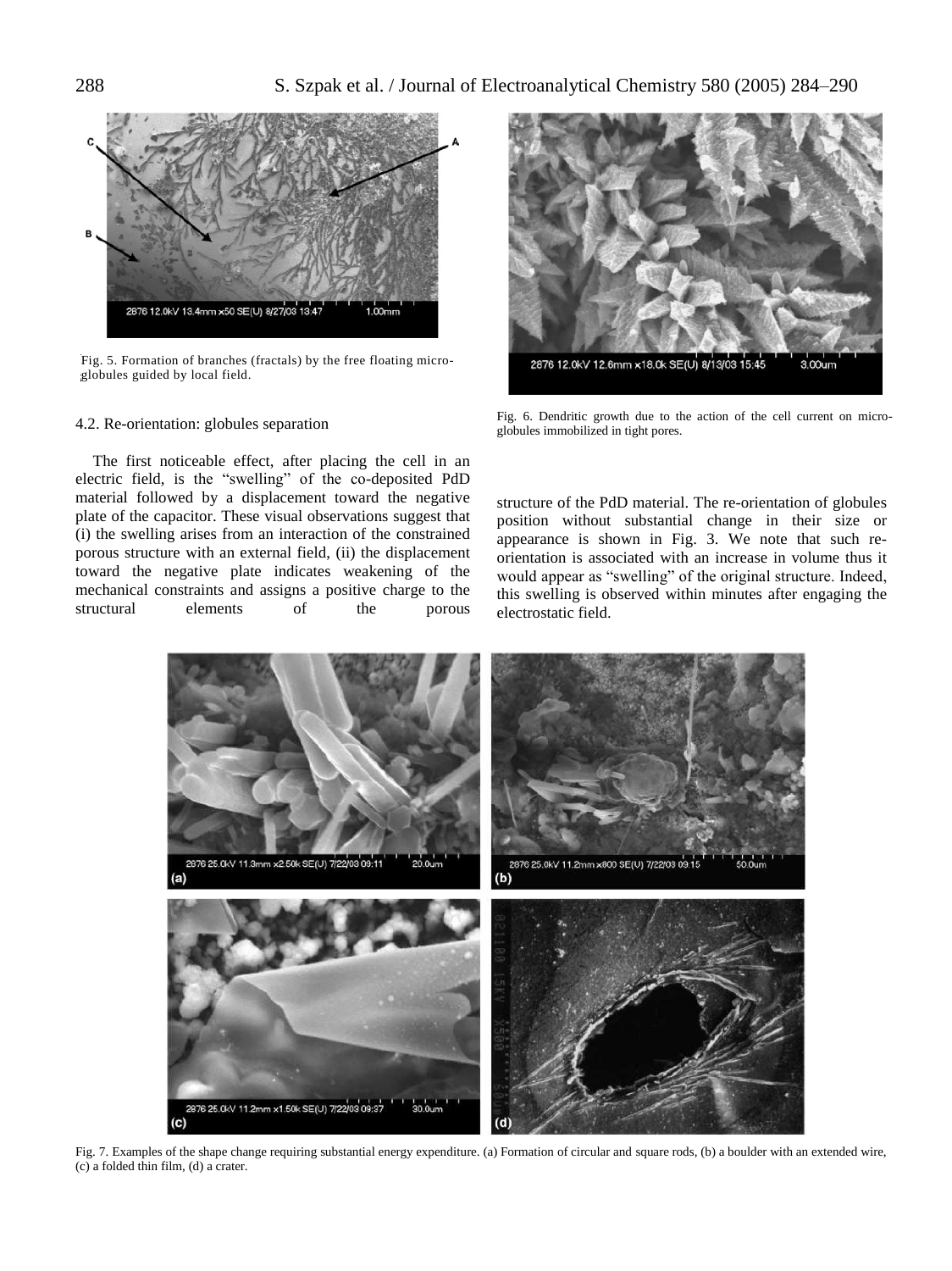Another example of the disintegration of the PdD structure is shown in Fig. 4. This figure illustrates the breaking of the bonds holding together individual globules. The breaking of bonding and the separation of globules may be due to action of electrical forces alone or may be due to combined action of electric and mechanical forces arising from the bulk material response to the changing magnitude of surface forces (cf the Gauss theorem).

#### 4.3. Effect of current distribution

A different set of processes appears to be responsible for the structural changes, viz. (i) the formation of branches (fractals), Fig. 5, and (ii) the production of dendritic growth, Fig. 6. In what follows, we argue that these two very different forms may have a common origin, namely that they are the result of a combined action of the current flow through a porous structure, the presence of evolving deuterium and the electric field on the separated microglobules suspended in the electrolyte and restricted by the porous structure.

The observed morphological and structural changes occur during the reduction of  $D^+/D_2O$  ions/molecules at porous electrode. Thus, at least three factors should be considered: (i) the external field, (ii) the distribution of the cell current and (iii) the presence of gaseous deuterium within the confines of the structure. Since the depth of current penetration (for a given electrode kinetics, current density, etc) into the electrode depends on pore size and assuming that all factors are involved, a different response to the field are expected at different sites of the PdD material.

At sites of a relatively large pore size, the microglobules are acted upon by two factors, the electric field and the convective flow due to mixing by the evolving deuterium. The electric field redistributes the surface charges while the evolving gas brings micro-globules in contact with each other. Viewing Fig. 5, we identify three areas having distinct features: area A with high density of branches and unattached micro-globules, a sparsely populated by microglobules, area B, and area C where unattached microglobules are absent and where branches (fractals) are well defined. The latter indicates that the growth of branches is by addition of micro-globules leading to an apparent reversal of the action of an electric field (cf. Section 4.2 and Fig. 4).

Entirely different situation exists in small pore sizes; the pore wall my be covered by gaseous deuterium and thus shifting the cell current deeper into the porous structure. If a micro-globule is placed in the current path, and, if the potential drop over the length of the micro-globule in the electrolyte is greater than the sum of the anodic and cathodic overpotentials needed to dissolve Pd and deposit the  $Pd^{2+}$ ions, then dendritic growth is possible, as demonstrated in [11].

# 4.4. Unexplained shapes

While the morphologies shown in Fig. 3–6 can be accounted for on the basis of information assembled in Section 3.1, those in Fig. 7 suggest that additional factors are involved in producing the observed shape changes. Of the great variety of forms, we selected those illustrating the reshaping of the spherical globules into (i) rods (circular and square), Fig.  $7(a)$ , (ii) long wire, Fig.  $7(b)$ , (iii) folded thin film, Fig.  $7(c)$ , and  $(iv)$  a crater, Fig.  $7(d)$ , the latter suggesting the presence of a violent event.

# 5. Closing remarks

In order to change the shape of a solid (at constant volume) energy must be supplied. This requirement raises a number of questions, among them: (i) how much energy is needed to produce the observed changes in both, original surface morphology and/or structure; (ii) is there enough energy available; (iii) what is the energy transfer path; (iv) at what rate the energy should be transferred to the solid to account for the observed changes.

- (i) Energy requirement. A minimum of the energy expenditure is required to produce changes illustrated in Figs. 3–6. However, the changes shown in Figs.  $7(a)$ –(d), cannot be produced by the action of electric forces alone. Considerable work is needed to account for the variety of shapes. It appears that the process of shape change is driven by energy transferred from the electrostatic field and directed by the field.
- (ii) Energy of the electrostatic field. Total energy of an electrostatic field is proportional to the field strength which, in turn, is proportional to the voltage difference between the plates of the condenser. Consequently, as long as the voltage between plates is maintained at the same level, the energy supply is unlimited.
- (iii) Energy transfer path. Two energy transfer paths operate during the experimental run, viz. transfer from the field and that associated with the electrochemical process, principally due to absorption of deuterium. Work in progress is directed to the assessment of their contribution.

Parenthetically, nothing substantial can be gained (in terms of understanding) by conducting a set of parallel experiments involving "light" water. In contrast, a comparison with "light" water is essential when evaluating excess enthalpy generation (the Fleischmann–Pons effect) [12]. Here, a cursory examination of the response of the PdH–H<sub>2</sub>O system showed essentially the same